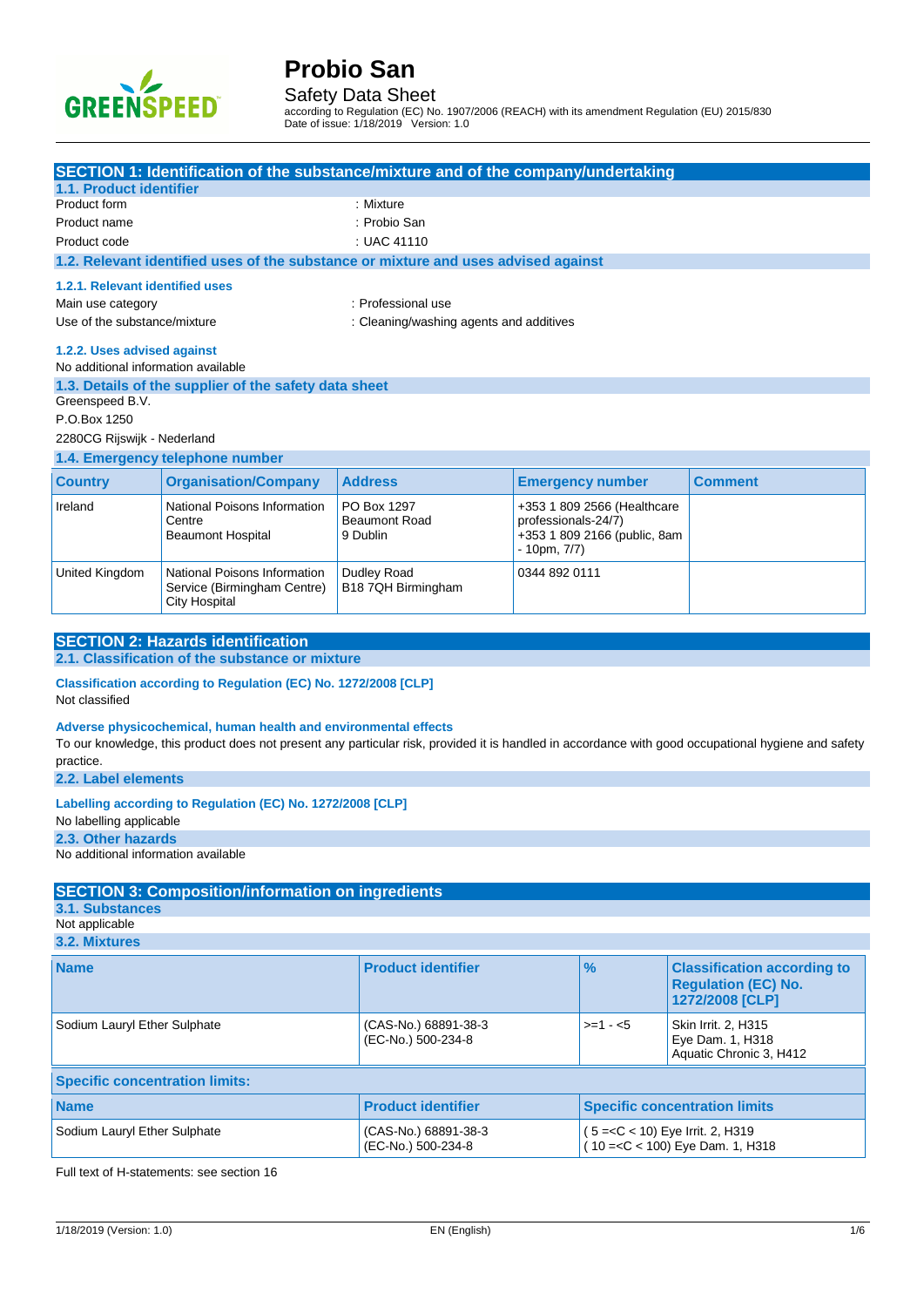## Safety Data Sheet

according to Regulation (EC) No. 1907/2006 (REACH) with its amendment Regulation (EU) 2015/830

| <b>SECTION 4: First aid measures</b>                                           |                                                                                            |  |  |
|--------------------------------------------------------------------------------|--------------------------------------------------------------------------------------------|--|--|
| 4.1. Description of first aid measures                                         |                                                                                            |  |  |
| First-aid measures general                                                     | : No particular/specific measures required.                                                |  |  |
| First-aid measures after inhalation                                            | : No particular/specific measures required.                                                |  |  |
| First-aid measures after skin contact                                          | : No particular/specific measures required.                                                |  |  |
| First-aid measures after eye contact                                           | : No particular/specific measures required.                                                |  |  |
| First-aid measures after ingestion                                             | : No particular/specific measures required.                                                |  |  |
| 4.2. Most important symptoms and effects, both acute and delayed               |                                                                                            |  |  |
| Symptoms/effects                                                               | : Not expected to present a significant hazard under anticipated conditions of normal use. |  |  |
| 4.3 Indication of any immediate medical attention and special treatment peoded |                                                                                            |  |  |

**4.3. Indication of any immediate medical attention and special treatment needed** Treat symptomatically.

| <b>SECTION 5: Firefighting measures</b>                                  |                                                                                                                                             |  |  |  |
|--------------------------------------------------------------------------|---------------------------------------------------------------------------------------------------------------------------------------------|--|--|--|
| 5.1. Extinguishing media                                                 |                                                                                                                                             |  |  |  |
| Suitable extinguishing media                                             | : Water spray. Dry powder. Foam. Carbon dioxide.                                                                                            |  |  |  |
| 5.2. Special hazards arising from the substance or mixture               |                                                                                                                                             |  |  |  |
| Hazardous decomposition products in case of fire                         | : Toxic fumes may be released.                                                                                                              |  |  |  |
| 5.3. Advice for firefighters                                             |                                                                                                                                             |  |  |  |
| Protection during firefighting                                           | : Do not attempt to take action without suitable protective equipment. Self-contained<br>breathing apparatus. Complete protective clothing. |  |  |  |
| <b>SECTION 6: Accidental release measures</b>                            |                                                                                                                                             |  |  |  |
| 6.1. Personal precautions, protective equipment and emergency procedures |                                                                                                                                             |  |  |  |
| 6.1.1. For non-emergency personnel<br>Emergency procedures               | : Ventilate spillage area.                                                                                                                  |  |  |  |

### **6.1.2. For emergency responders** Protective equipment **interprotective equipment** information : Do not attempt to take action without suitable protective equipment. For further information

|                                                           | refer to section 8: "Exposure controls/personal protection".    |  |  |
|-----------------------------------------------------------|-----------------------------------------------------------------|--|--|
| <b>6.2. Environmental precautions</b>                     |                                                                 |  |  |
| Avoid release to the environment.                         |                                                                 |  |  |
| 6.3. Methods and material for containment and cleaning up |                                                                 |  |  |
| Methods for cleaning up                                   | : Take up liquid spill into absorbent material.                 |  |  |
| Other information                                         | : Dispose of materials or solid residues at an authorized site. |  |  |
| 6.4. Reference to other sections                          |                                                                 |  |  |
| For further information refer to section 13.              |                                                                 |  |  |

| <b>SECTION 7: Handling and storage</b>                                    |                                                                                                        |
|---------------------------------------------------------------------------|--------------------------------------------------------------------------------------------------------|
| 7.1. Precautions for safe handling                                        |                                                                                                        |
| Precautions for safe handling                                             | : Ensure good ventilation of the work station. Wear personal protective equipment.                     |
| Hygiene measures                                                          | : Do not eat, drink or smoke when using this product. Always wash hands after handling the<br>product. |
| 7.2. Conditions for safe storage, including any incompatibilities         |                                                                                                        |
| Storage conditions                                                        | : Store in a well-ventilated place. Keep cool.                                                         |
| 7.3. Specific end use(s)                                                  |                                                                                                        |
| The first state the country of the first second the common section to the |                                                                                                        |

No additional information available

| <b>SECTION 8: Exposure controls/personal protection</b>             |
|---------------------------------------------------------------------|
| 8.1. Control parameters                                             |
| No additional information available                                 |
| 8.2. Exposure controls                                              |
| Materials for protective clothing:                                  |
| Not necessary under the recommended storage and handling conditions |
| Hand protection:                                                    |
| Not necessary under the recommended storage and handling conditions |
| Eye protection:                                                     |
| Not necessary under the recommended storage and handling conditions |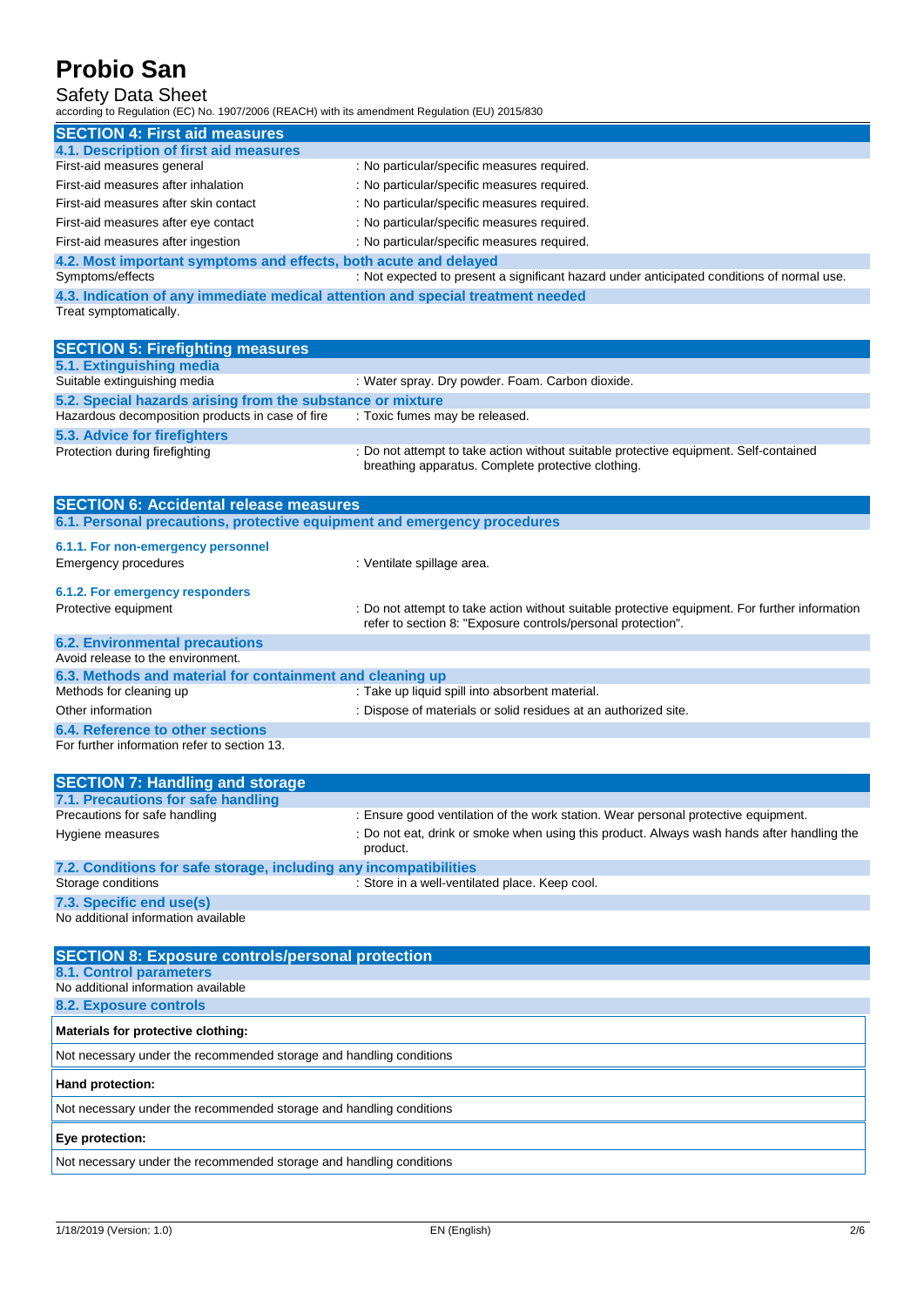## Safety Data Sheet

according to Regulation (EC) No. 1907/2006 (REACH) with its amendment Regulation (EU) 2015/830

### **Skin and body protection:**

Not necessary under the recommended storage and handling conditions

### **Respiratory protection:**

Not necessary under the recommended storage and handling conditions

### **Environmental exposure controls:**

Avoid release to the environment.

## **SECTION 9: Physical and chemical properties**

| 9.1. Information on basic physical and chemical properties |                         |
|------------------------------------------------------------|-------------------------|
| Physical state                                             | : Liguid                |
| Colour                                                     | : red.                  |
| Odour                                                      | : characteristic.       |
| Odour threshold                                            | : No data available     |
| рH                                                         | : $\approx 7$           |
| Relative evaporation rate (butylacetate=1)                 | : No data available     |
| Melting point                                              | $: 0 °C$ Not applicable |
| Freezing point                                             | : No data available     |
| Boiling point                                              | : 100 - 245 °C          |
| Flash point                                                | : No data available     |
| Auto-ignition temperature                                  | : No data available     |
| Decomposition temperature                                  | : No data available     |
| Flammability (solid, gas)                                  | : Not applicable        |
| Vapour pressure                                            | : No data available     |
| Relative vapour density at 20 °C                           | : No data available     |
| Relative density                                           | ∶≈ 1                    |
| Solubility                                                 | : No data available     |
| Log Pow                                                    | : No data available     |
| Viscosity, kinematic                                       | : No data available     |
| Viscosity, dynamic                                         | : No data available     |
| <b>Explosive properties</b>                                | : No data available     |
| Oxidising properties                                       | : No data available     |
| <b>Explosive limits</b>                                    | : No data available     |
| 9.2. Other information                                     |                         |
| No additional information available                        |                         |

| <b>SECTION 10: Stability and reactivity</b>                                        |
|------------------------------------------------------------------------------------|
| <b>10.1. Reactivity</b>                                                            |
| The product is non-reactive under normal conditions of use, storage and transport. |
| <b>10.2. Chemical stability</b>                                                    |
| Stable under normal conditions.                                                    |
| 10.3. Possibility of hazardous reactions                                           |
| No dangerous reactions known under normal conditions of use.                       |
| 10.4. Conditions to avoid                                                          |
| None under recommended storage and handling conditions (see section 7).            |
| 10.5. Incompatible materials                                                       |
| No additional information available                                                |
| 10.6. Hazardous decomposition products                                             |

Under normal conditions of storage and use, hazardous decomposition products should not be produced.

| <b>SECTION 11: Toxicological information</b> |                         |     |
|----------------------------------------------|-------------------------|-----|
| 11.1. Information on toxicological effects   |                         |     |
| Acute toxicity (oral)                        | : Not classified        |     |
| Acute toxicity (dermal)                      | : Not classified        |     |
| Acute toxicity (inhalation)                  | : Not classified        |     |
| Sodium Lauryl Ether Sulphate (68891-38-3)    |                         |     |
| LD50 oral                                    | > 2000 mg/kg bodyweight |     |
| LD50 dermal                                  | > 2000 mg/kg bodyweight |     |
| 1/18/2019 (Version: 1.0)                     | EN (English)            | 3/6 |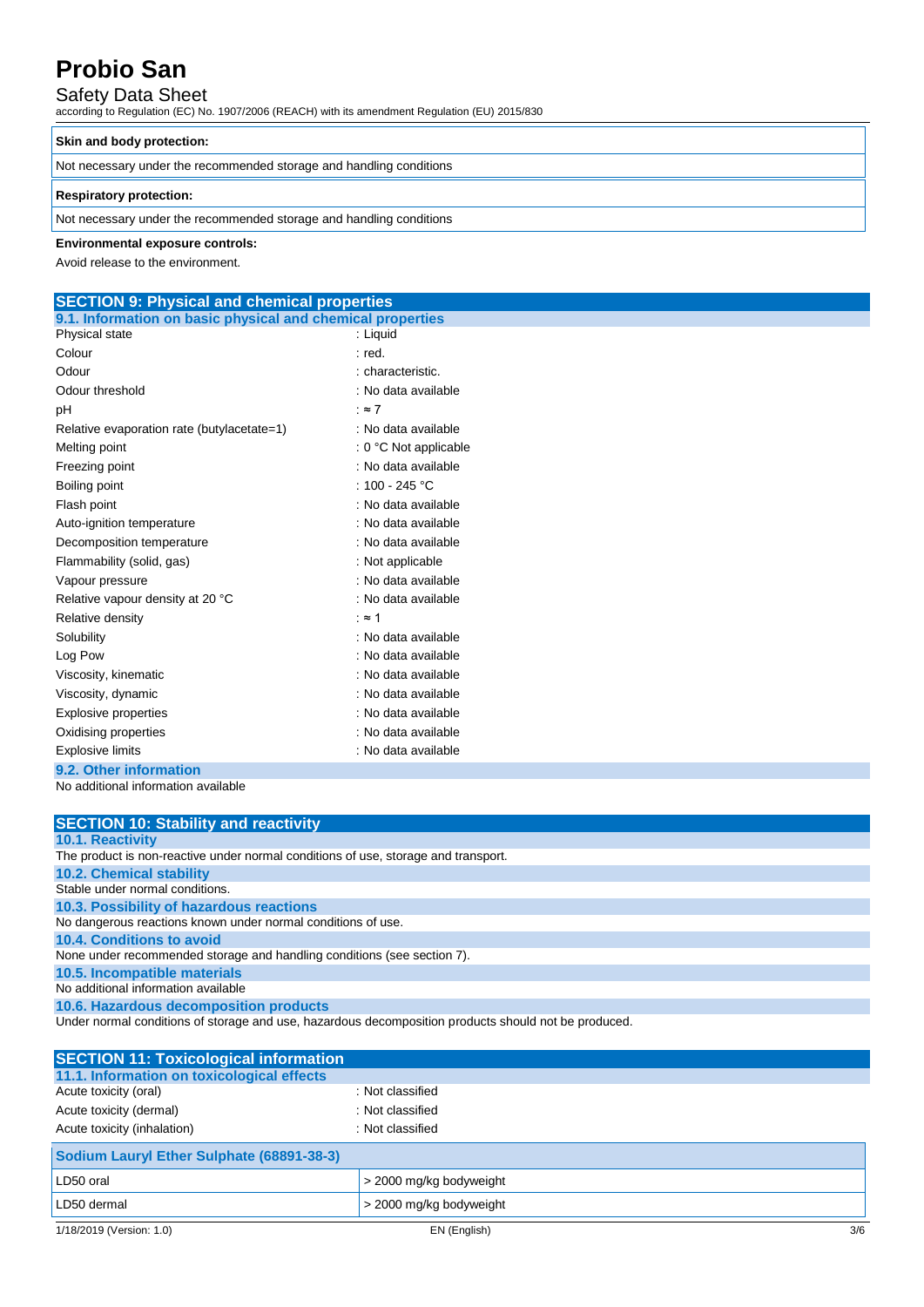## Safety Data Sheet

according to Regulation (EC) No. 1907/2006 (REACH) with its amendment Regulation (EU) 2015/830

| : Not classified |
|------------------|
| $pH: \approx 7$  |
| : Not classified |
| $pH: \approx 7$  |
| : Not classified |
| : Not classified |
| : Not classified |
| : Not classified |
| : Not classified |
| : Not classified |
| : Not classified |
|                  |

| <b>SECTION 12: Ecological information</b> |                                                                                                                            |
|-------------------------------------------|----------------------------------------------------------------------------------------------------------------------------|
| <b>12.1. Toxicity</b>                     |                                                                                                                            |
| Ecology - general                         | : The product is not considered harmful to aquatic organisms nor to cause long-term<br>adverse effects in the environment. |
| Acute aquatic toxicity                    | : Not classified                                                                                                           |
| Chronic aquatic toxicity                  | : Not classified                                                                                                           |
| Sodium Lauryl Ether Sulphate (68891-38-3) |                                                                                                                            |
| LC50 fish 1                               | $> 1$ mg/l                                                                                                                 |
| EC50 other aquatic organisms 1            | > 1 mg/l waterflea                                                                                                         |
| EC50 other aquatic organisms 2            | $> 10$ mg/l                                                                                                                |
| 12.2. Persistence and degradability       |                                                                                                                            |
| No additional information available       |                                                                                                                            |
| 12.3. Bioaccumulative potential           |                                                                                                                            |
| No additional information available       |                                                                                                                            |
| 12.4. Mobility in soil                    |                                                                                                                            |
| No additional information available       |                                                                                                                            |
| 12.5. Results of PBT and vPvB assessment  |                                                                                                                            |
| No additional information available       |                                                                                                                            |
| 12.6. Other adverse effects               |                                                                                                                            |
| No additional information available       |                                                                                                                            |

## **SECTION 13: Disposal considerations 13.1. Waste treatment methods**

: Dispose of contents/container in accordance with licensed collector's sorting instructions.

| <b>SECTION 14: Transport information</b>         |                                  |                |                |                |  |
|--------------------------------------------------|----------------------------------|----------------|----------------|----------------|--|
| In accordance with ADR / RID / IMDG / IATA / ADN |                                  |                |                |                |  |
| <b>ADR</b>                                       | <b>IMDG</b>                      | <b>IATA</b>    | <b>ADN</b>     | <b>RID</b>     |  |
| 14.1. UN number                                  |                                  |                |                |                |  |
| Not applicable                                   | Not applicable                   | Not applicable | Not applicable | Not applicable |  |
| 14.2. UN proper shipping name                    |                                  |                |                |                |  |
| Not applicable                                   | Not applicable                   | Not applicable | Not applicable | Not applicable |  |
|                                                  | 14.3. Transport hazard class(es) |                |                |                |  |
| Not applicable                                   | Not applicable                   | Not applicable | Not applicable | Not applicable |  |
| 14.4. Packing group                              |                                  |                |                |                |  |
| Not applicable                                   | Not applicable                   | Not applicable | Not applicable | Not applicable |  |
| <b>14.5. Environmental hazards</b>               |                                  |                |                |                |  |
| Not applicable                                   | Not applicable                   | Not applicable | Not applicable | Not applicable |  |
| No supplementary information available           |                                  |                |                |                |  |
| 14.6. Special precautions for user               |                                  |                |                |                |  |
| <b>Overland transport</b>                        |                                  |                |                |                |  |
| Not applicable                                   |                                  |                |                |                |  |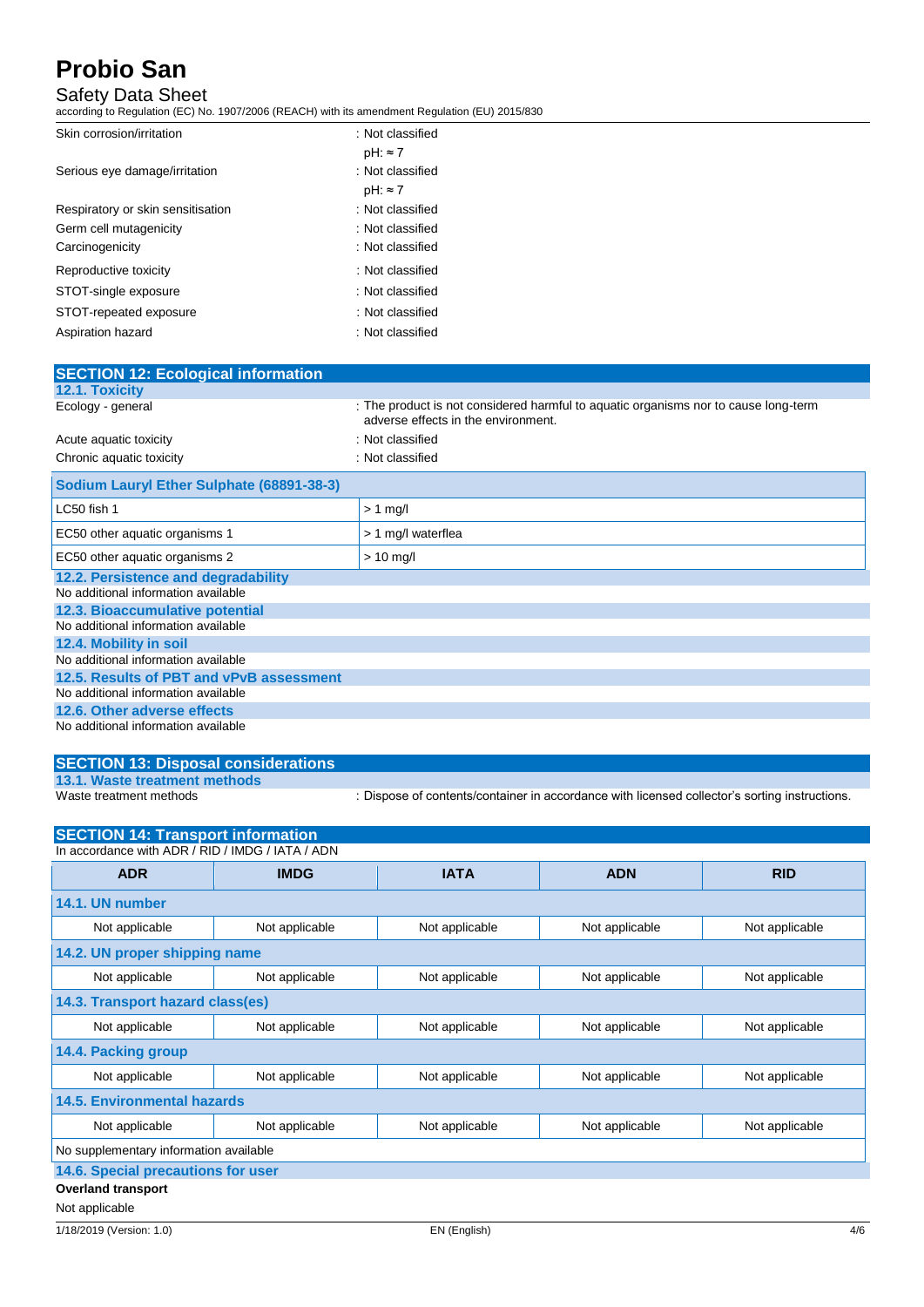Safety Data Sheet

according to Regulation (EC) No. 1907/2006 (REACH) with its amendment Regulation (EU) 2015/830

- **Transport by sea**
- Not applicable

**Air transport**

Not applicable

**Inland waterway transport**

Not applicable

### **Rail transport**

Not applicable

**14.7. Transport in bulk according to Annex II of Marpol and the IBC Code**

Not applicable

### **SECTION 15: Regulatory information**

**15.1. Safety, health and environmental regulations/legislation specific for the substance or mixture**

### **15.1.1. EU-Regulations**

Contains no REACH substances with Annex XVII restrictions Contains no substance on the REACH candidate list

Contains no REACH Annex XIV substances

Contains no substance subject to REGULATION (EU) No 649/2012 OF THE EUROPEAN PARLIAMENT AND OF THE COUNCIL of 4 July 2012 concerning the export and import of hazardous chemicals.

Substance(s) are not subject to Regulation (EC) No 850/2004 of the European Parliament and of the Council of 29 April 2004 on persistent organic pollutants and amending Directive 79/117/EEC.

### **15.1.2. National regulations**

#### **Germany** Reference to AwSV : Water hazard class (WGK) 3, Highly hazardous to water (Classification according to AwSV, Annex 1) 12th Ordinance Implementing the Federal Immission Control Act - 12.BImSchV : Is not subject of the 12. BlmSchV (Hazardous Incident Ordinance) **Netherlands** SZW-lijst van kankerverwekkende stoffen : None of the components are listed SZW-lijst van mutagene stoffen : None of the components are listed NIET-limitatieve lijst van voor de voortplanting giftige stoffen – Borstvoeding : None of the components are listed NIET-limitatieve lijst van voor de voortplanting giftige stoffen – Vruchtbaarheid : None of the components are listed NIET-limitatieve lijst van voor de voortplanting giftige stoffen – Ontwikkeling : None of the components are listed **15.2. Chemical safety assessment**

No chemical safety assessment has been carried out

### **SECTION 16: Other information**

| <b>Abbreviations and acronyms:</b>  |                                                                                                   |
|-------------------------------------|---------------------------------------------------------------------------------------------------|
| <b>SDS</b>                          | Safety Data Sheet                                                                                 |
| <b>RID</b>                          | Regulations concerning the International Carriage of Dangerous Goods by Rail                      |
| <b>REACH</b>                        | Registration, Evaluation, Authorisation and Restriction of Chemicals Regulation (EC) No 1907/2006 |
| <b>LC50</b>                         | Median lethal concentration                                                                       |
| LD50                                | Median lethal dose                                                                                |
| <b>IATA</b>                         | International Air Transport Association                                                           |
| <b>IMDG</b>                         | International Maritime Dangerous Goods                                                            |
| <b>ADR</b>                          | European Agreement concerning the International Carriage of Dangerous Goods by Road               |
| Full text of H- and EUH-statements: |                                                                                                   |
| Aquatic Chronic 3                   | Hazardous to the aquatic environment — Chronic Hazard, Category 3                                 |
| Eye Dam. 1                          | Serious eye damage/eye irritation, Category 1                                                     |